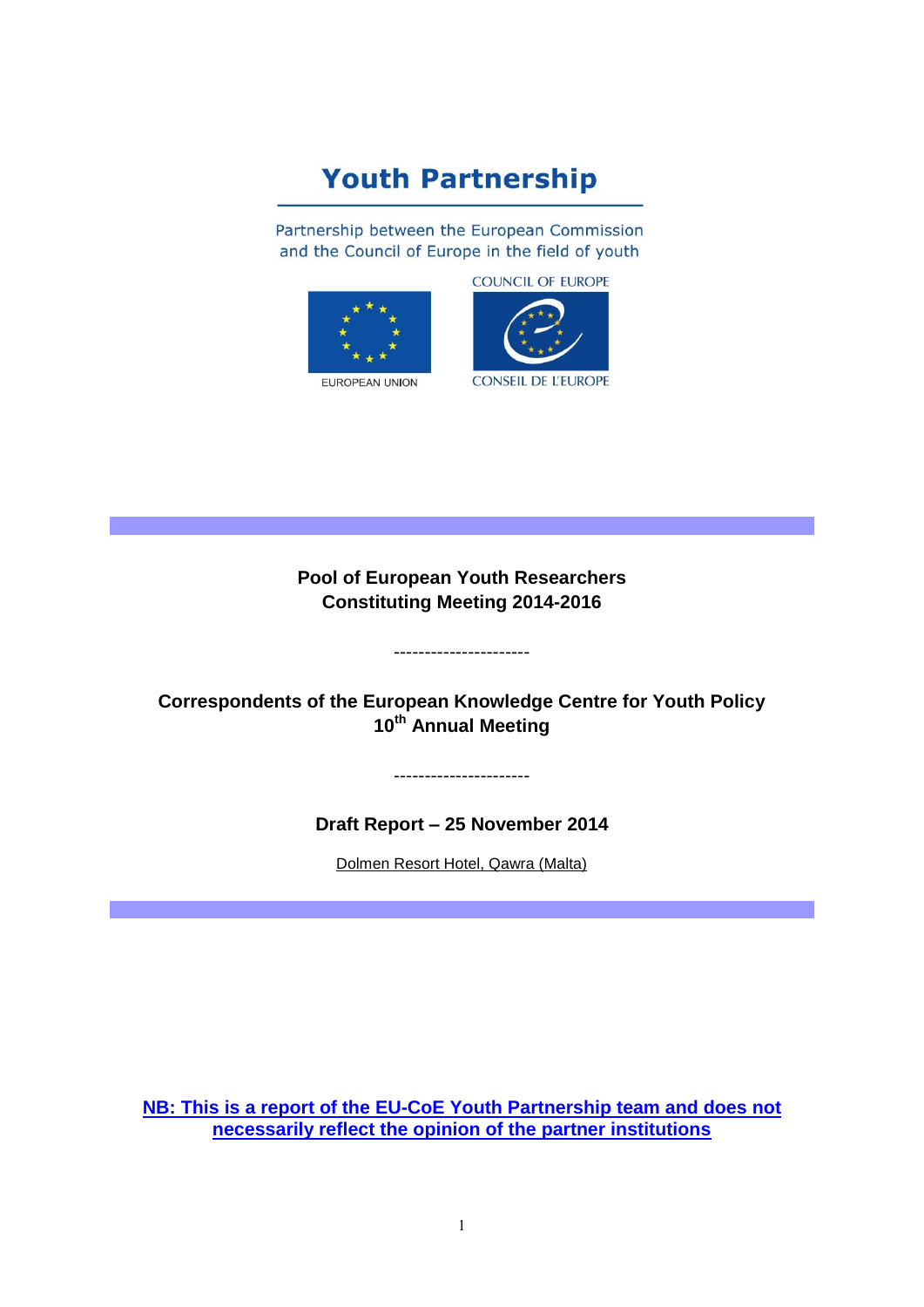# **Agenda**

- Welcome words and Introduction;
- Presentation of the partnership team, including areas of responsibility;
- Introductory round from PEYR Members and EKCYP correspondents;
- Presentation and expectations from Partner Institutions;
- Introduction to PEYR and EKCYP correspondents: specificities and common areas;
- Forthcoming events and next steps;
- EKCYP: State of art, further developments foreseen.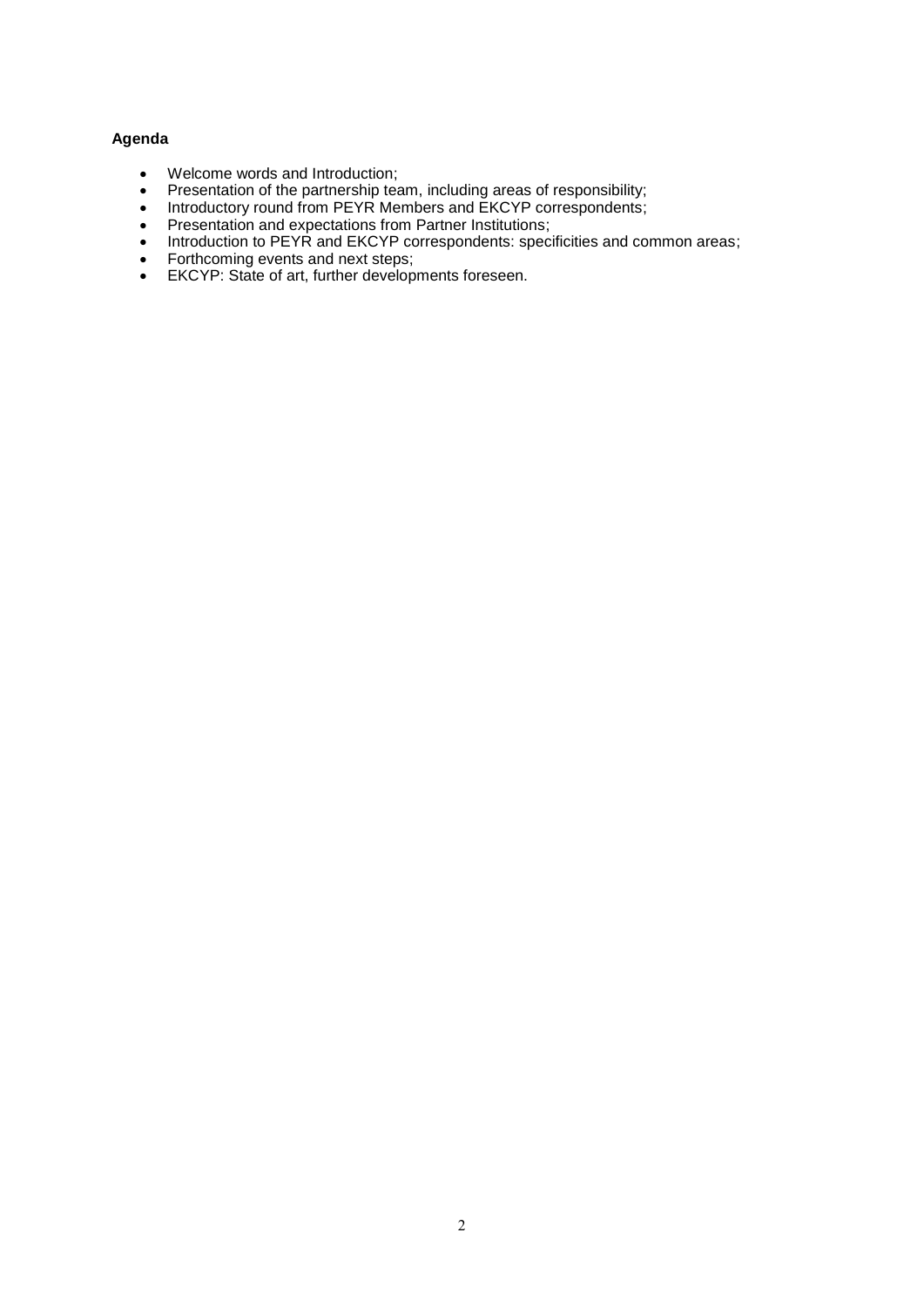# **Meeting report**

The meeting took place jointly for the two groups of PEYR and EKCYP correspondents.

It was opened by **Marta Medlinska**, coordinator of the EU-CoE youth partnership, who welcomed all participants. She especially welcomed Karin Lopatta-Loibl, representing the European Commission. She then introduced the staff of the EU-CoE youth partnership.

A round of introduction and presentation of each group took place: participants had the chance to meet each other and have an informal exchange concerning their areas of expertise and interest.

**Karin Lopatta-Loibl** took then the floor and expressed her satisfaction with the presence of PEYR members and EKCYP correspondents, and for the work of the EU-CoE youth partnership especially within the "Better Knowledge" specific objective.

Her presentation revolved around the theme "Improving knowledge on youth and youth policies - Youth Wiki Tool Project".

Firstly, she addressed the question "why this project"? The reasons that were brought forth were

- The EU has a clear mandate to improve knowledge on youth:
- Together, we have developed important and useful tools;
- They are far from providing an up-to-date, complete and coherent picture;
- Opportunity for web-based tools to better sharing knowledge.

#### She then stressed the need for **coherence among main information providers on youth issues and existing knowledge tools.**

As hitherto envisaged, the content of the wiki tool would be

- A comprehensive and updated picture of youth policies in the European Union;
- Comparable information by country and by theme;
- Data on the situation of young people at EU level and by MS.

More specifically possible content of the Youth Wiki Tool would be

| <b>EU overview</b>                               | <b>By Country</b>                                |
|--------------------------------------------------|--------------------------------------------------|
|                                                  | 0. Overview by country                           |
| 1. Political, Social and Economic Background     | 1. Political, Social and Economic Background     |
| 2. Situation of the young people (Dashboard)     | 2. Situation of the young people (Dashboard)     |
| 3. Organisation, governance and funding of youth | 3. Organisation, governance and funding of youth |
| policy                                           | policy                                           |
| 4. The Youth Work sector                         | 4. The Youth Work sector                         |
| 5. Education and training                        | 5. Education and training                        |
| 6. Voluntary activities                          | 6. Voluntary activities                          |
| 7. Participation                                 | 7. Participation                                 |
| 8. Youth & the world                             | 8. Youth & the world                             |
| 9. Employment & entrepreneurship                 | 9. Employment & entrepreneurship                 |
| 10. Health & well-being                          | 10. Health & well-being                          |
| 11. Social inclusion                             | 11. Social inclusion                             |
| 12. Creativity & culture                         | 12. Creativity & culture                         |
| 13. Bibliography and Research on Youth           | 13. Bibliography and Research on Youth           |
| 14. Legislation                                  | 14. Legislation                                  |
| 15. Glossary                                     | 15. Glossary                                     |

Ms Lopatta-Loibl then provided an example of a possible area, Education and Training, of the wiki tool for a given country:

- Policy framework, organisation and funding;
- Main actors (role of public sector in Non-formal education, NGOs...);
- Specific initiatives at national level (ex: youth work against early school leaving);
- Main indicators (early school leavers, low achievers...).

When it comes to the functioning of the tool, the following main points were raised:

- The IT-base would be wiki software such as *Eurypedia*, managed by the EACEA;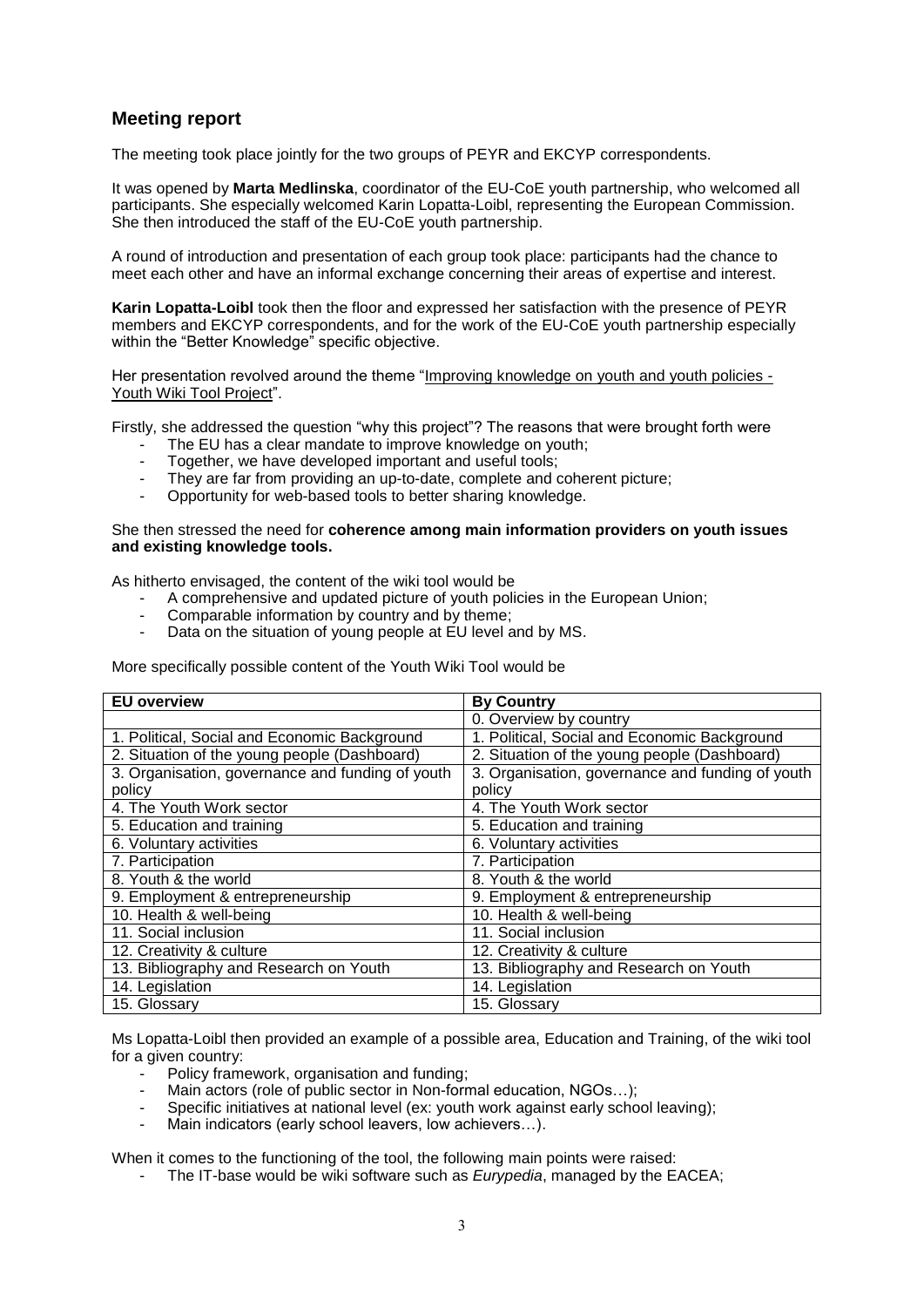- *Eurypedia* developed a strong expertise in gathering quality data for wiki;
- They also can rely on a solid network as a basis for gathering data;
- There would be national ownership of gathered material.

As for the producers of the information,

- from the EU level, the European Commission and the Eurydice European Unit would process the information based on various sources;
- from the national level, these would be the National Units of Eurydice, in cooperation with youth experts and other actors.

At the time of the presentation, the foreseen schedule would be a staged approach 2015-2018, although the exact timeline was to be decided with all information providers**.**

This being the end of Ms Lopatta-Loibl's presentation, a number of questions and observations from participants ensued. The main issues raised are succinctly presented below:

- The responsibility of the appointment of national correspondents would rest in the hands of national governments, that in turn would tend to appoint representatives from the (formal) education sector, who are not necessarily familiar with the specificity of youth policy and nonformal education;
- There was some confusion as a certain number members of EKCYP and PEYR had already been contacted concerning whether they were ready to provide information for the Youth Wiki tool;
- the Wiki Tool would concern EU Members States only; in order to increase the information turnout compared to EKCYP, specific grants would be issued for the informants;
- It would be important not to lose the country sheets already produced in the context of the EKCYP, and in general to better explore the interaction between this latter and the whole Youth Wiki tool concept;
- By definition, a "wiki" is generated and fed in by a community; creating such a community would be a challenging task but it was not clear if that was the intention;
- Among PEYR and EKCYP there was also an expression of some frustration, since in some cases those who collect data and produce the information are not rewarded, whereas some other actors can freely use these data for creating documents that then entail financial compensations of some sorts;
- Some comments concerned the envisaged impact of the data gathered by the Wiki tool, and suggested to plan on that carefully;
- How would Member States agree on a given categorisation, seen that youth policy is very different across European countries?
- On another perspective, the Wiki tool could favour a stronger cooperation among actors at national level, and possibly foster stronger mutual understanding across different sectors
- The Eurydice Network, charged with the development of the tool, lacks sensitivity and expertise towards the youth sector, that is by definition cross-sectorial;
- Why had the EC decided to create a Wiki tool instead of deciding to invest in the EKCYP the extra resources made available for the former?
- Who will check on the quality of the provided and updated data, considered that there is a paucity of such details in many areas of the envisaged Wiki tool (hard/soft data)?
- Will it be an encyclopaedia of youth knowledge or a wiki community?
- The experience of EKCYP shows that when national governments are in charge of gathering data, this process is not transparent and scientifically viable, since data are generally not reliable: MSs propend to use those data that are placing them in a good light;
- How to proceed with the non-EU countries? Will they be discarded? In case of integration of EKCYP and Wiki Tool, there is a risk of having two groups of countries, with different treatment, generating an unfair balance.

Ms Lopatta-Loibl took good note of all the observations raised, and clarified that in the view of the EC there was still a great deal of room for the EKCYP also in the perspective of the implementation of the Wiki tool: to this end, she stressed on that the team of the EU-CoE partnership had been invited to produce a concept paper for the development of the EKCYP in light of the planned implementation of the Wiki tool.

**Marta Medlinska** then took the floor and in the absence of the Council of Europe representative presented briefly the recent developments at **the Council of Europe**, in particular in **the youth sector**. She first mentioned the three priorities for the years until 2016: Democratic Governance and Innovation, Diversity, and Participation. She also mentioned that for the first time in the history of the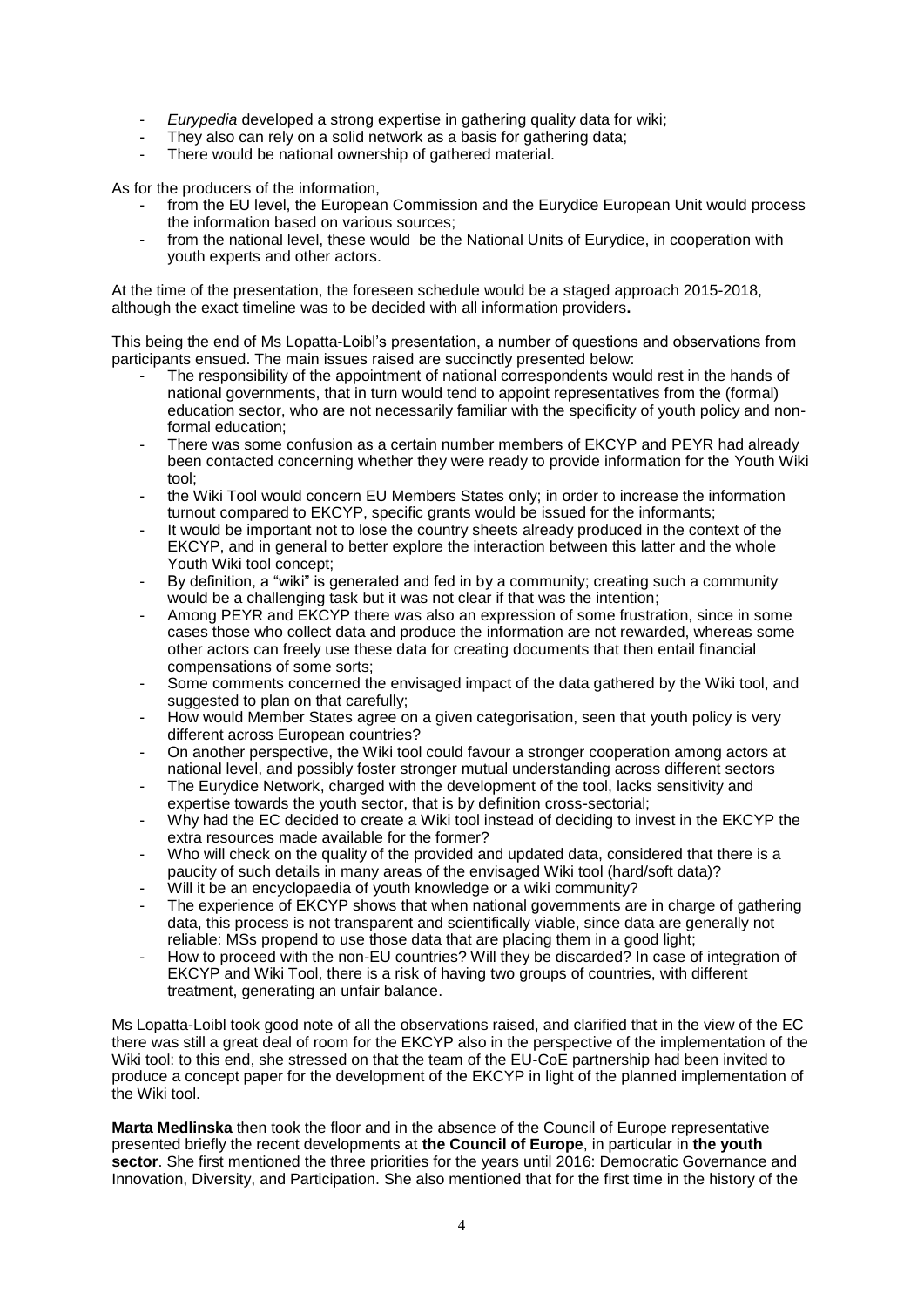Council of Europe the Secretary General was re-elected for a new term in office. Moreover, all the organogram of the Directorate for Democratic Citizenship and Participation was finally filled, with the appointment of Mr Jean-Christoph Bas as Director, and of Ms Antje Rothemund as Head of Youth Department. Medlinska referred then to two events that had taken place: the Global Forum on Youth Policies, organised by the United Nations in co-operation, inter alia, with the Council of Europe, and the World Forum for Democracy, which in 2014 focused on the role of young people in revitalising democracy.

As for what concerns the work of the **EU-CoE youth partnership**, Ms Medlinska mentioned the activities and initiatives that had been undertaken, with special stress on that PEYR members were and would be involved to a great extent, not only as knowledge producers but also as multipliers of the EU-CoE youth partnership's results.

She also invited all those present to register in the EKCYP expert database on the revamped EU-CoE youth partnership website, so that their competences could be shared and valued.

Concerning, more specifically, the work of the PEYR, it was made clear that the Terms of Reference (ToR) had not been approved by the two Partner Institutions yet, but would be circulated as soon as available.

The EKCYP correspondents and PEYR members were then invited to indicate their availability for contributing to the work of the EU-CoE youth partnership, in particular in relation to its priorities.

At a later stage of the meeting, PEYR members gathered and shared about their professional experience and areas of expertise, exchanging their views on how to ensure a fruitful and successful cooperation.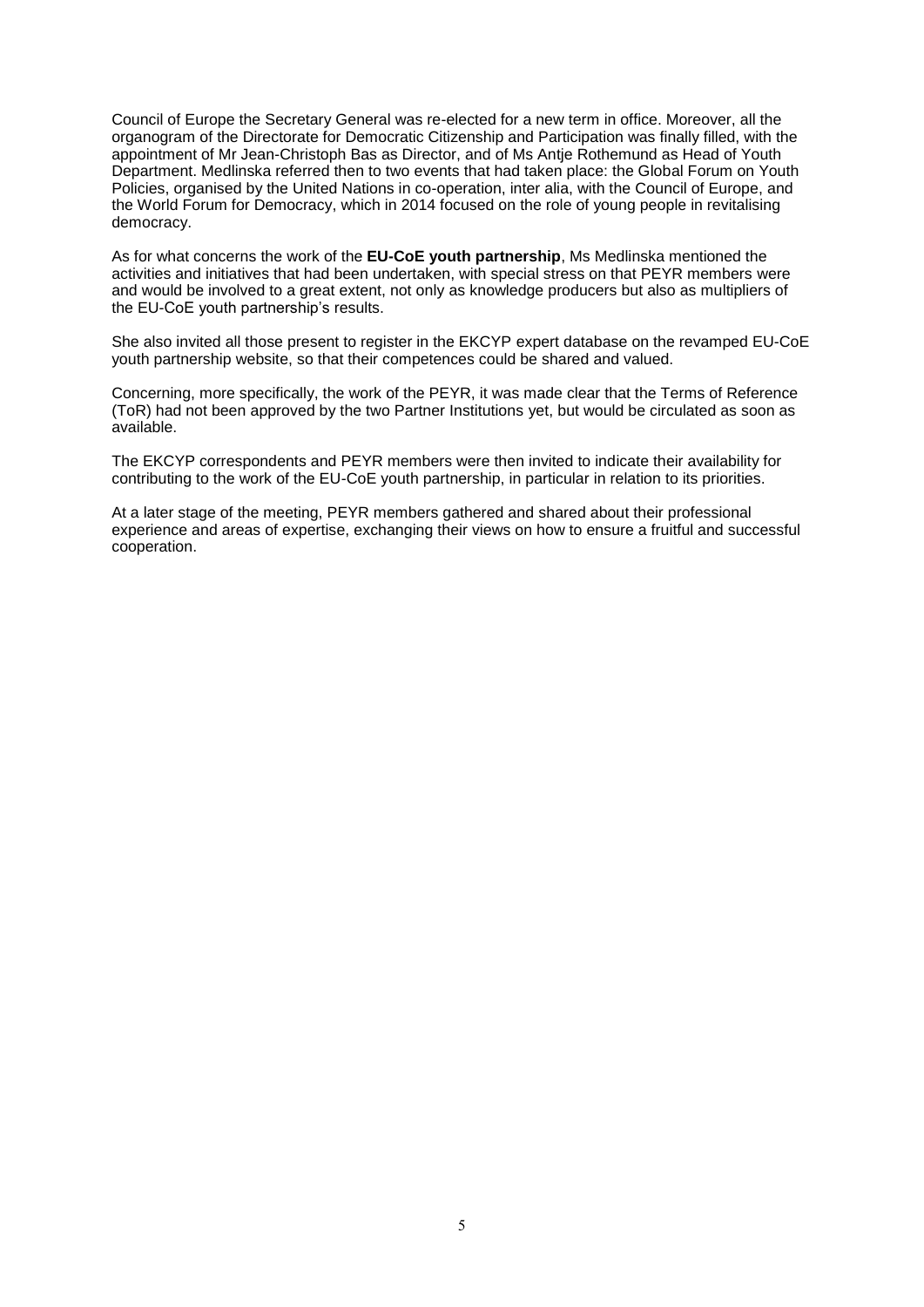# **PARTICIPANTS**

# **PEYR**

### **Ms. Barbara Giovanna BELLO**

University of Milano Law Department "Cesare Beccaria" Section of Philosophy and Sociology of Law Via San Giacomo 10 Campospiero (PD) Italy

# **Ms. Lieve BRADT**

University of Ghent Department of Social Welfare Studies H. Dunantlaan 2 9000 Gent Belgium

### **Dr Nuala CONNOLLY**

Centre for Youth Research and Development National University of Ireland Maynooth County Kildare Ireland

# **Professor Barry Goldson**

Department of Sociology, Social Policy and Criminology School of Law and Social Justice The University of Liverpool Eleanor Rathbone Building Bedford Street South Liverpool L69 7ZA UK

# **Ms. Siyka KOVACHEVA**

University of Plovdiv 20B Mladezka Street 4002 Plovdiv **Bulgaria** 

### **Mr. Charles BERG**

University of Luxembourg 14 rue Edmond Dune 1409 Luxembourg Luxembourg

### **Ms. Adina Marina CALAFATEANU**

Center for Sustainable Community Development (CSCD) Calea Craiovei, nr. 71 207290 Giubega, Dolj Romania

# **Ms. Valentina CUZZOCREA**

Università di Cagliari Dipartimento di Scienze Sociali e delle **Istituzioni** viale S. Ignazio 78 09124 Cagliari Italy

### **Ms. Lihong HUANG**

NOVA – Norwegian Social Research Oslo and Akershus University College of Applied Sciences Postbox 4 St.Olavs plass 0130 Oslo Norway

### **Ms. Ewa KRZAKLEWSKA**

Instytut Socjologii Uniwersytet Jagielloński / Institute of Sociology Jagiellonian University ul. Grodzka 52 31-044 Kraków , Poland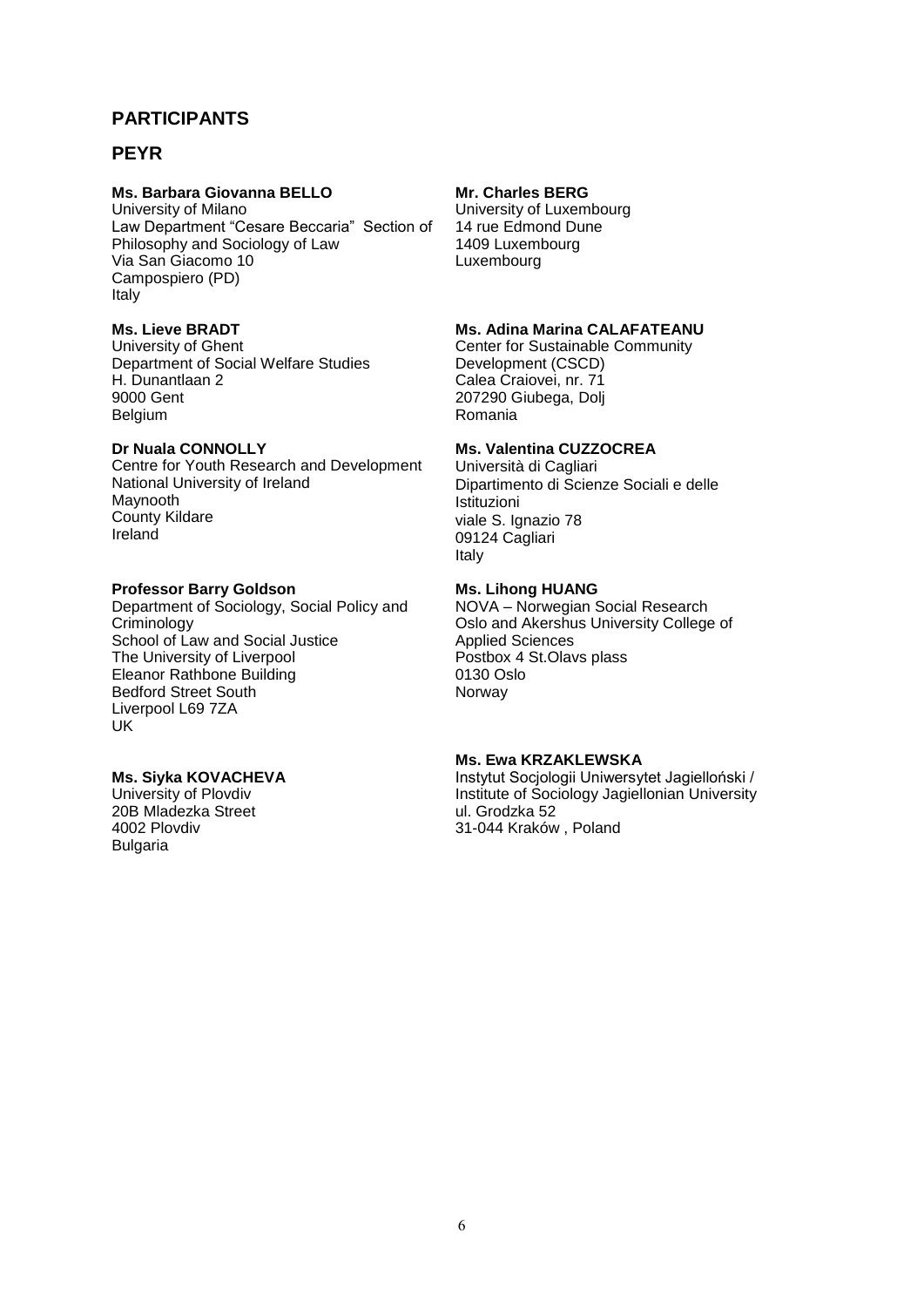### **Ms. Judith METZ** Amsterdam University of Applied Sciences School of Social Work and Law De Beaufortweg 6 3711BW Austerlitz The Netherlands

### **Ms. Beatrix NIEMEYER**

University of Flensburg Institute of Education Düppelstrasse 64 24105 Kiel **Germany** 

### **Ms. Sladjana PETKOVIC**

Ive Andrica 39 Sombor Serbia

### **Mr. Marti TARU**

Tallinn University Uus-Sadama 5 U-605 10120 Tallinn Estonia

### **Ms. Smiljka TOMANOVIC**

Institute for Sociological Research at Faculty of Philosophy University of Belgrade Nehruova 152 /31 11070 Novi Beograd Serbia

### **Ms. Elisabeth-Jane MILNE**

Coventry University Centre for Trust / Peace and Social Relations Innovation Village Building No. 5 Cheetah Road Coventry CV1 2TL United Kingdom

### **Ms. Maria-Carmen PANTEA**

Babes-Bolyai University Bd. 21 Decembrie, 1989, Nr. 126-130. 400604 Cluj-Napoca Romania

### **Mr. Ozgehan SENYUVA**

Middle East Technical University Department of International Relations B Building 06800 Ankara **Turkey** 

# **Mr. Robert THOMSON**

The Global Fund Box 50 Bahnhofgassli 14 3718 Kandersteg **Switzerland** 

# **Mr. Manfred ZENTNER**

Donau-Universität Krems Einwanggasse 21/2/6 1140 Wien Austria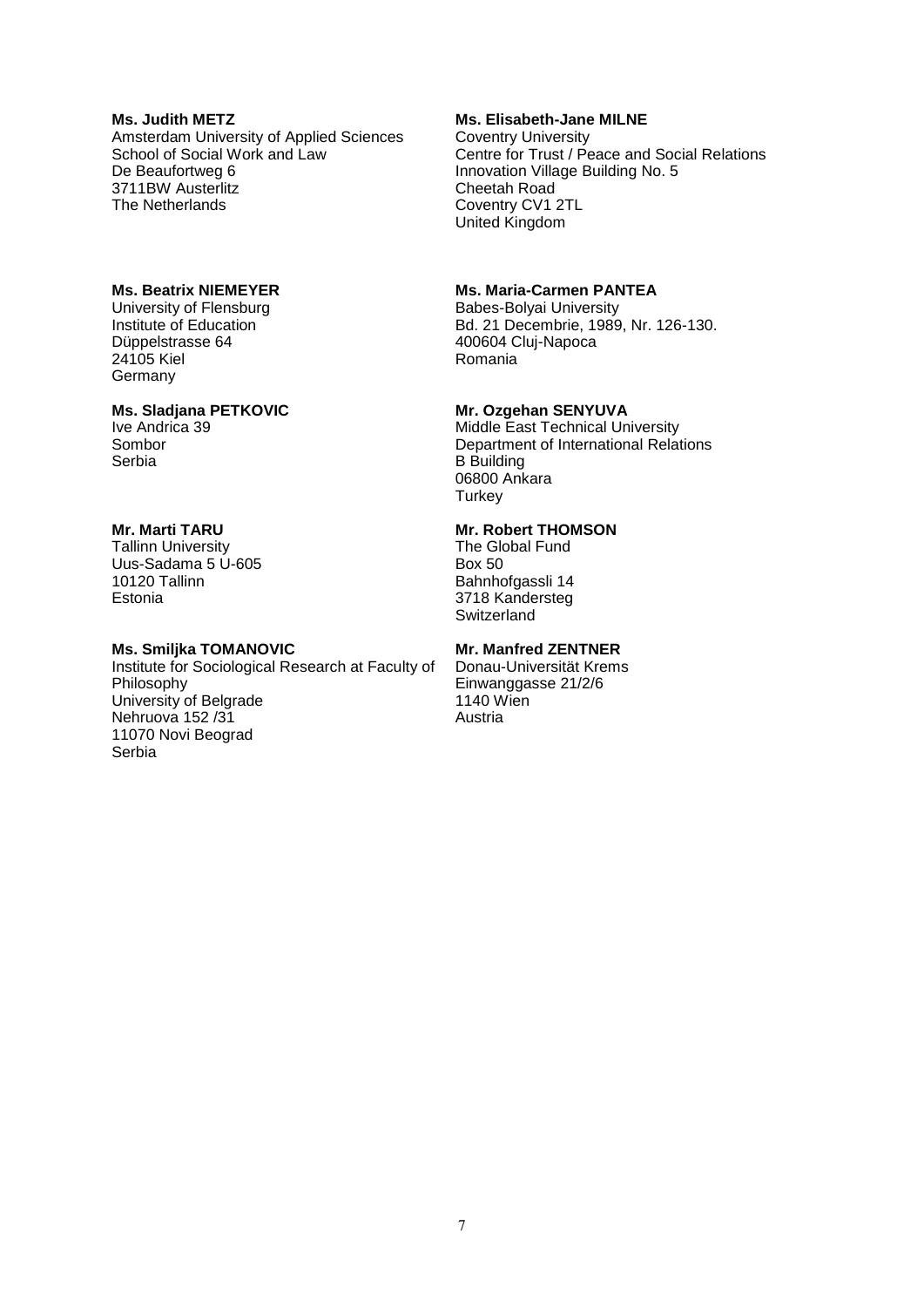ARMENIA **Mr. David HAYRAPETYAN** Youth events holding center», State non Commercial Center 9, Abovyan st 0001 Erevan

BELGIUM **Ms. Lieve BRADT** University of Ghent Department of Social Welfare Studies H. Dunantlaan 2 9000 Gent

**CROATIA Mr. Marko KOVACIC** Institute for Social Research Fabkoviceva 3 10 0000 Zagreb

ESTONIA **Mr. Marti TARU**  Tallinn University Uus-Sadama 5 U-605 10120 Tallinn

GEORGIA **Mr. Vakhtang ASANIDZE**  Ministry of Sport and Youth Affairs Vazha-pshavela ave. 5 dist. 1 block, flat 10 0186 Tbilisi

AUSTRIA **Mr. Manfred ZENTNER**  Donau-Universität Krems Einwanggasse 21/2/6 1140 Wien

BOSNIA and HERZEGOVINA **Mr. Jasmin JASAREVIC** PRONI Centre for Youth Development Rizaha Štetića 15 76100 Brcko District

**CYPRUS Ms. Elena KALLI** Youth Board of Cyprus 06 Evgenias & Antoniou Theodotou street 1060 Nicosia

FINLAND **Ms. Emma PULKKINEN** Finnish Youth Research Society Asemapaallikonkatu 1 00520 Helsinki

GERMANY **Ms. Susanne KLINZING** IJAB - Fachstelle für Internationale Jugendarbeit der Bundesrepublik Deutschland e.V. Godesbergerallee 142-148 53175 Bonn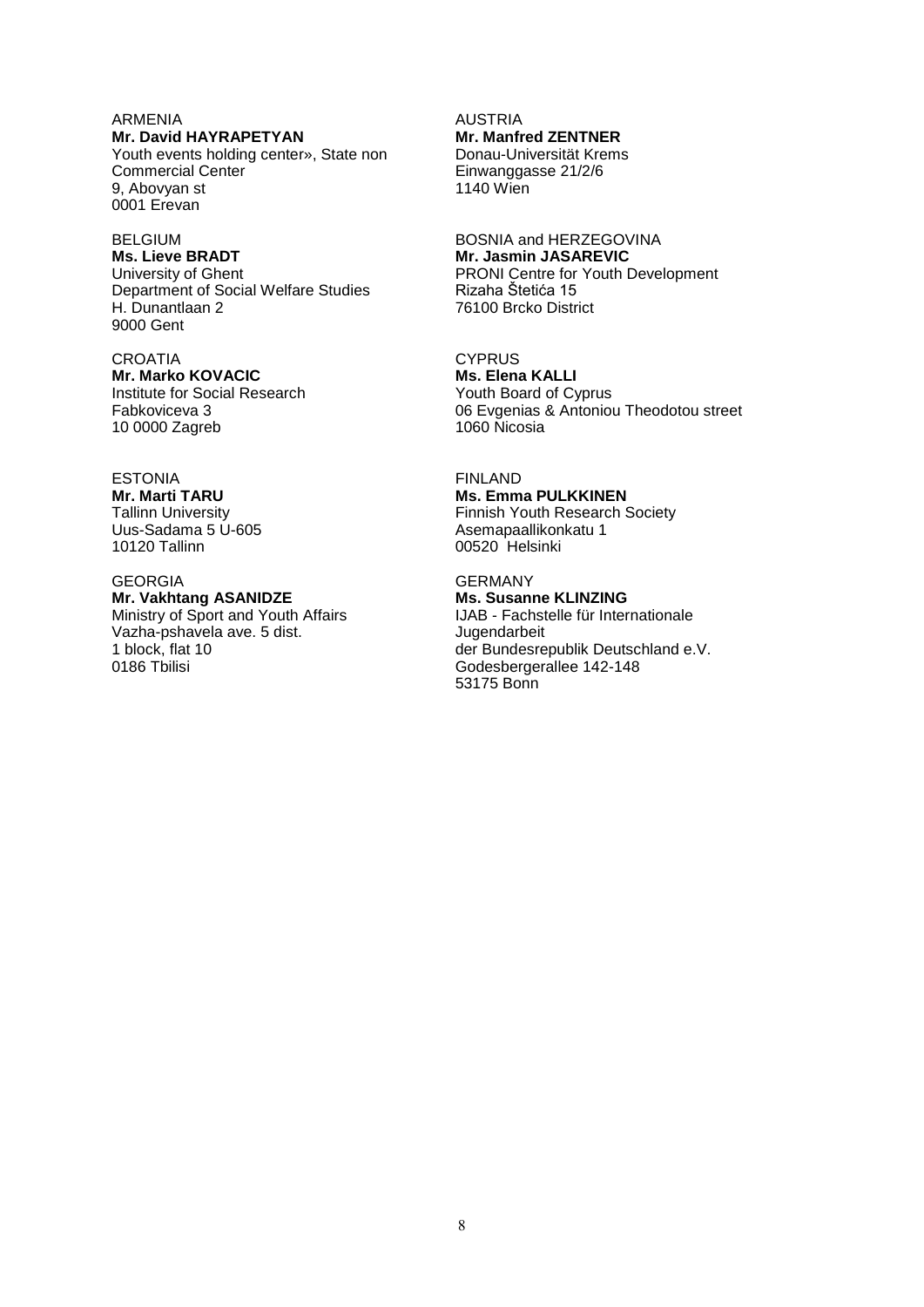# **GREECE**

**Ms. Briseida DOKOU**  Ministry of Education and Religious Affairs General Secretariat for Youth Department of International Cooperation 417, Acharnon St. 11143 Athens

# IRELAND

**Dr Nuala CONNOLLY** Centre for Youth Research and Development National University of Ireland Maynooth County Kildare

### LATVIA

**Mr. Gints KLASONS** Social Processes Analyses Agency Kapseļu street 27-2 1046 Riga

### the FORMER YUGOSLAV REPUBLIC of MACEDONIA **Mr. Aleksandar KIRKOVSKI**  YCS YMCA Gjuro Malesevac 4a 1000 Skopje

MONTENEGRO **Ms. Vanja KONTIĆ** Ministry for Education and Sport / Directorate for Youth and Sports Novaka Miloševa 28 81000 Podgorica

ICELAND **Ms. Sabína STEINUNN HALLDORSDOTTIR** Ungmennafélag Íslands Icelandic Youth Association Sigtún 42 105 Reykjavík

# ITALY

### **Ms. Stefania ROTA**

Presidency of the Council of Ministers Department of youth and National Civic Service Via della Mercede 9 00187 Roma

# LUXEMBOURG

**Ms. Andreas HEINEN**  Université du Luxembourg Centre d'études sur la situation des jeunes (CESIJE) BP 2 7201 Walferdange

MALTA **Mr. Jason ZAMMIT**  Aġenzija Żgħażagħ Annex to Casa Leoni St Joseph High Road St Venera SVR 1012

The NETHERLANDS **Ms. Pink HILVERDINK** The Netherlands Youth Institute/NJi P.O. Box 19221 3501 DE Utrecht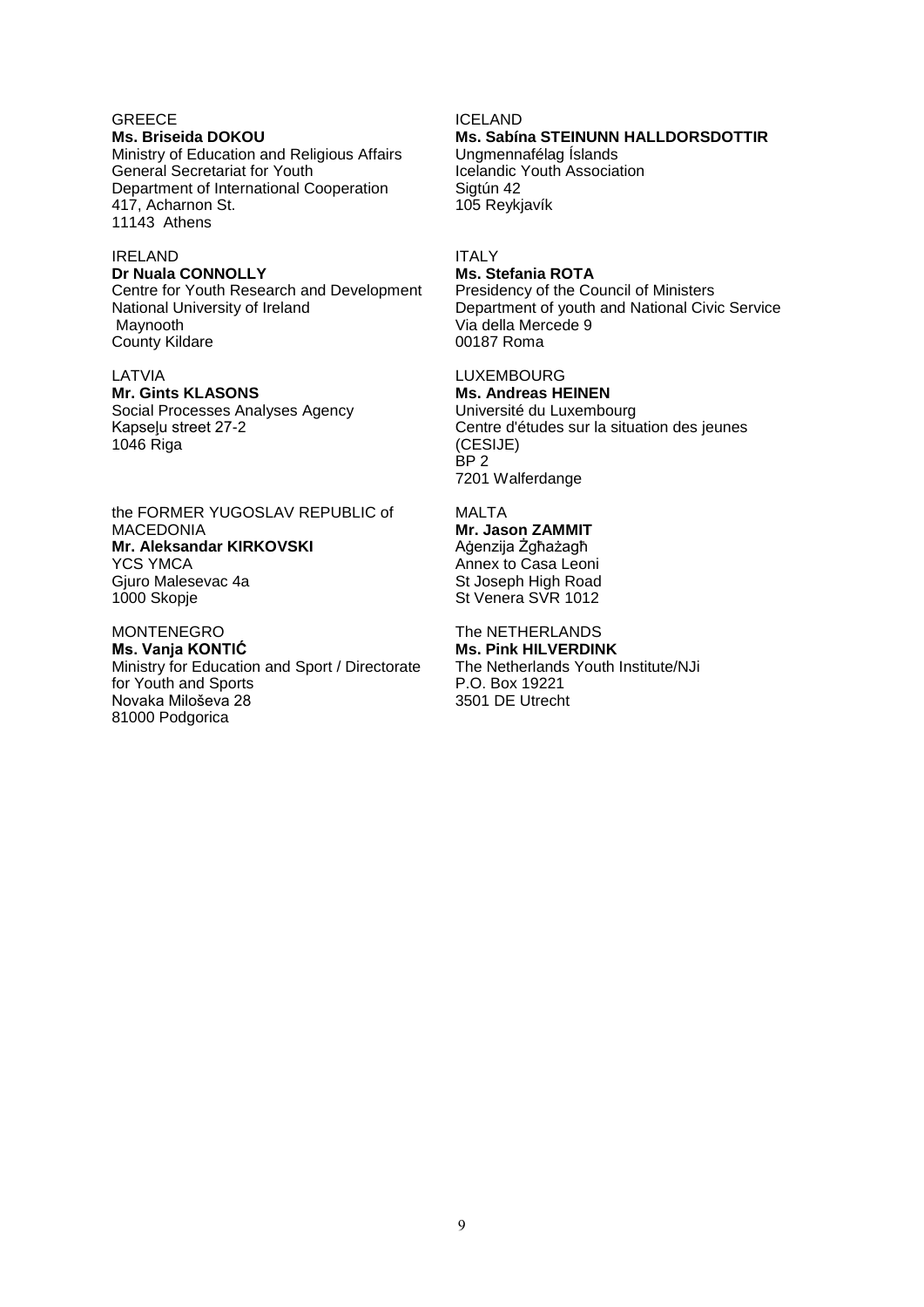# NORWAY

**Ms. Lihong HUANG**  NOVA – Norwegian Social Research Oslo and Akershus University College of Applied Sciences Postbox 4 St.Olavs plass 0130 Oslo

# PORTUGAL **Mr. Carlos PEREIRA** Instituto Português da Juventude

Av. da Liberdade, 194 1269-051 Lisboa

SAN MARINO **Ms. Loretta FELICI** Scuole Elementare Arcobaleno e La Ginestra Rep. San Marino Via Cà dei Lunghi, 64 47893 Borgo Maggiore

SLOVAC REPUBLIC **Ms. Jana MIHALIKOVA**  IUVENTA - Slovak Youth Institute Budkova 2 811 04 Bratislava 1

### SWEDEN

**Ms. Sofie KINDAHL (excused)** The Swedish Agency for Youth and Civil **Society** Box 17 801 Medborgarplatsen 3 118 94 STOCKHOLM Sweden

#### UKRAINE

**Ms Anna PIKHOTA** Kharkivska street, 172a, #47 02091 Kyiv

### POLAND **Ms. Ewa KRZAKLEWSKA**

Ministry of National Education Youth and Non-Governmental Organizations Department al. J.Ch. Szucha 25 00-918 Warszawa

### ROMANIA

**Mr. Sorin MITULESCU**  Institute of Educational Sciences Stirbei Voda 37, sect 6 010102 Bucharest

### **SERBIA**

**Mr. Djuro BLANUSA** Ministry of Youth and Sport Youth sector Department for Strategic, Normative and Analytic Affairs Bulevar Mihajla Pupina 2 Novi Beograd

**SPAIN Ms. Natalia DIAZ SANTIN (excused)** INJUVE C/ Ortega y Gasset 71 28006 Madrid

# **TURKEY**

**Ms. Tulin SENER** Ankara University, Faculty of Educational **Sciences** Department of Psychological Services in Education 06590 Ankara